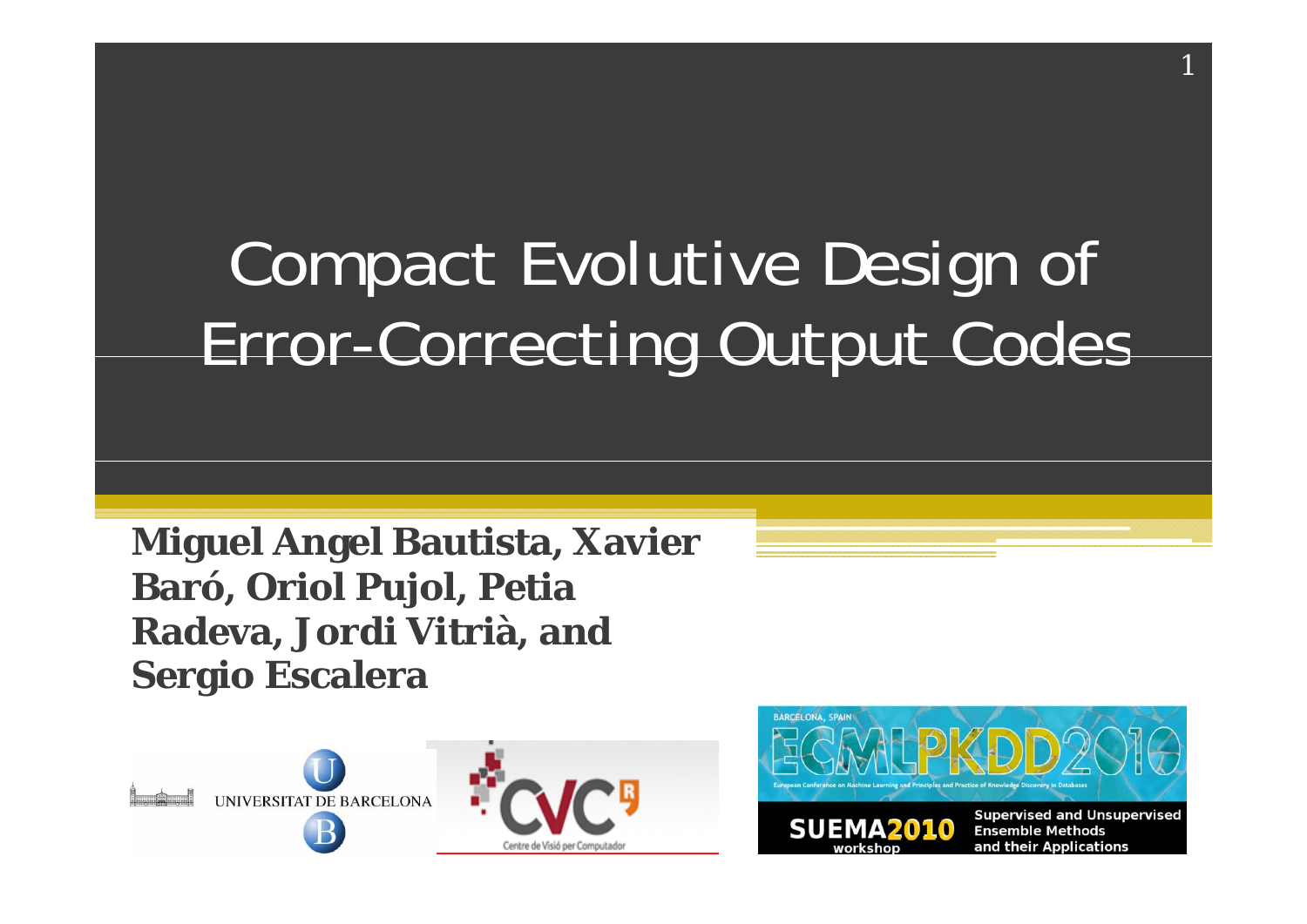### **Outline**

• Error Correcting Output Codes

- SVMs with Gaussian‐RBF kernel
- Genetic optimization
- Experiments & results
- Conclusions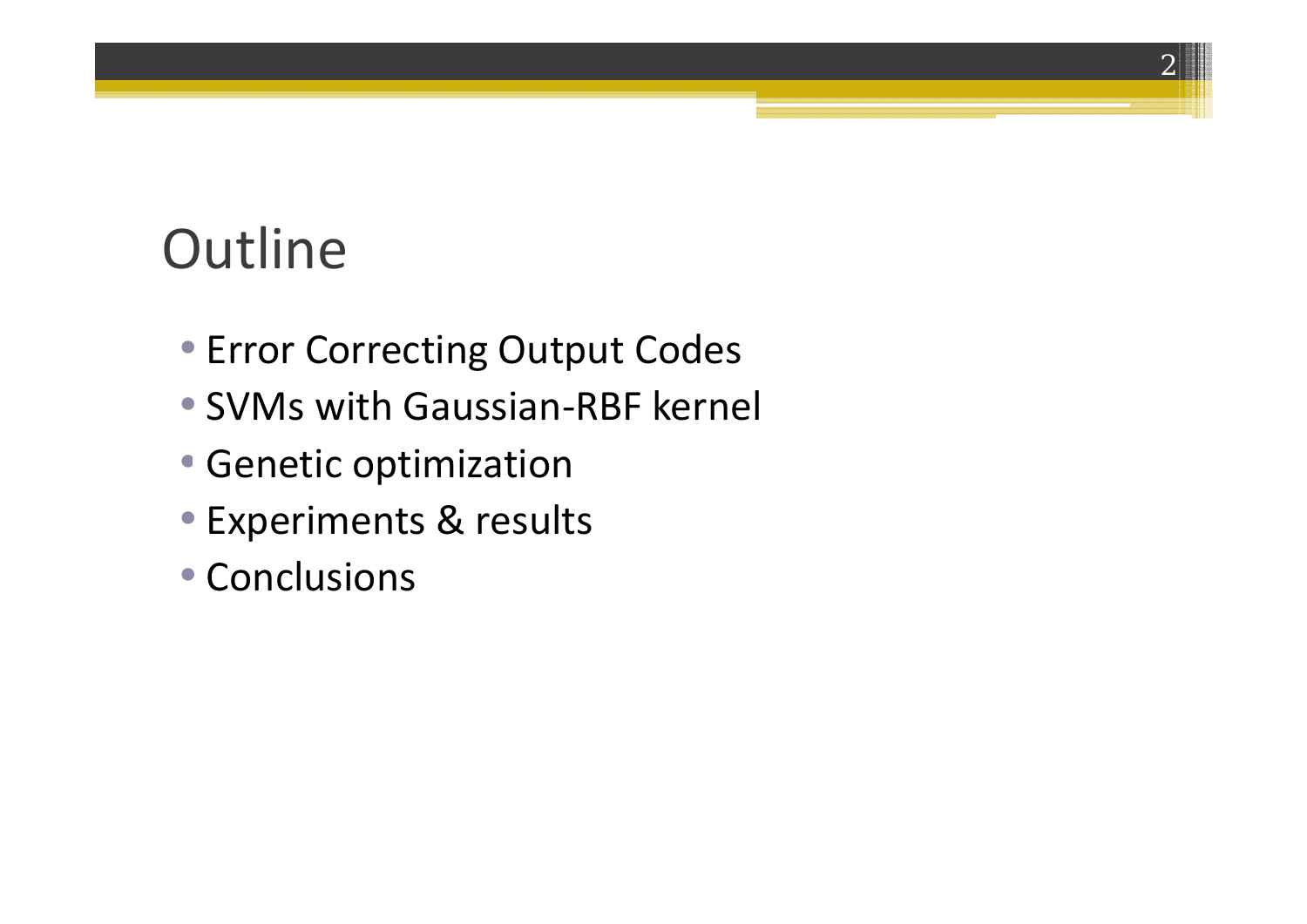### Error Correcting Output Codes (ECOC)

3

• ECOCs are an ensemble learning methodology which allow to combine dichotomizers to treat multiclass problems.

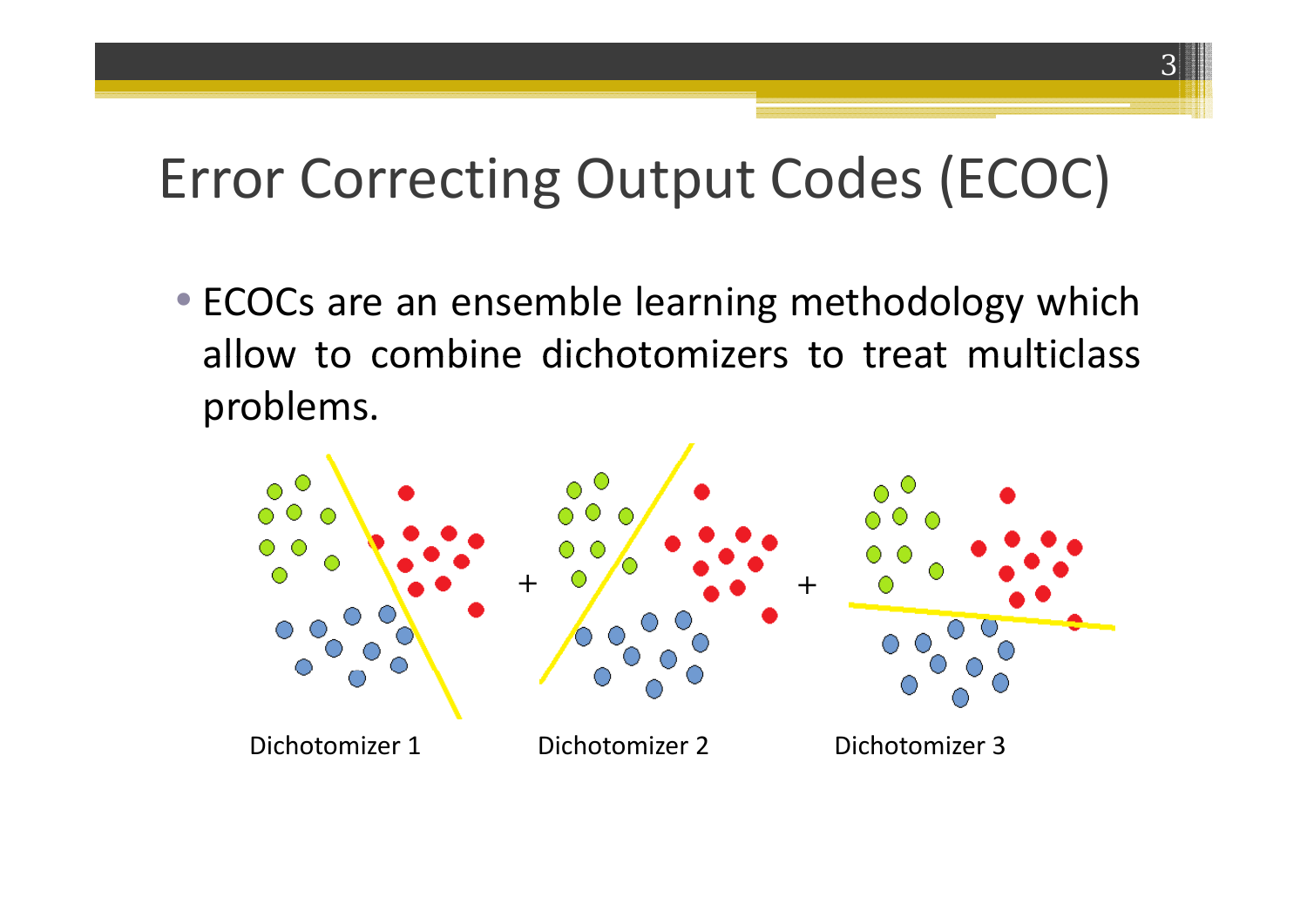### ECOC coding

- ECOCs can be represented as matrices, which columns represent the different sub‐problems to treat.
- Each column has values that distinguish categories in two groups.
- One-versus-All and One-versus-One are the standard codings.



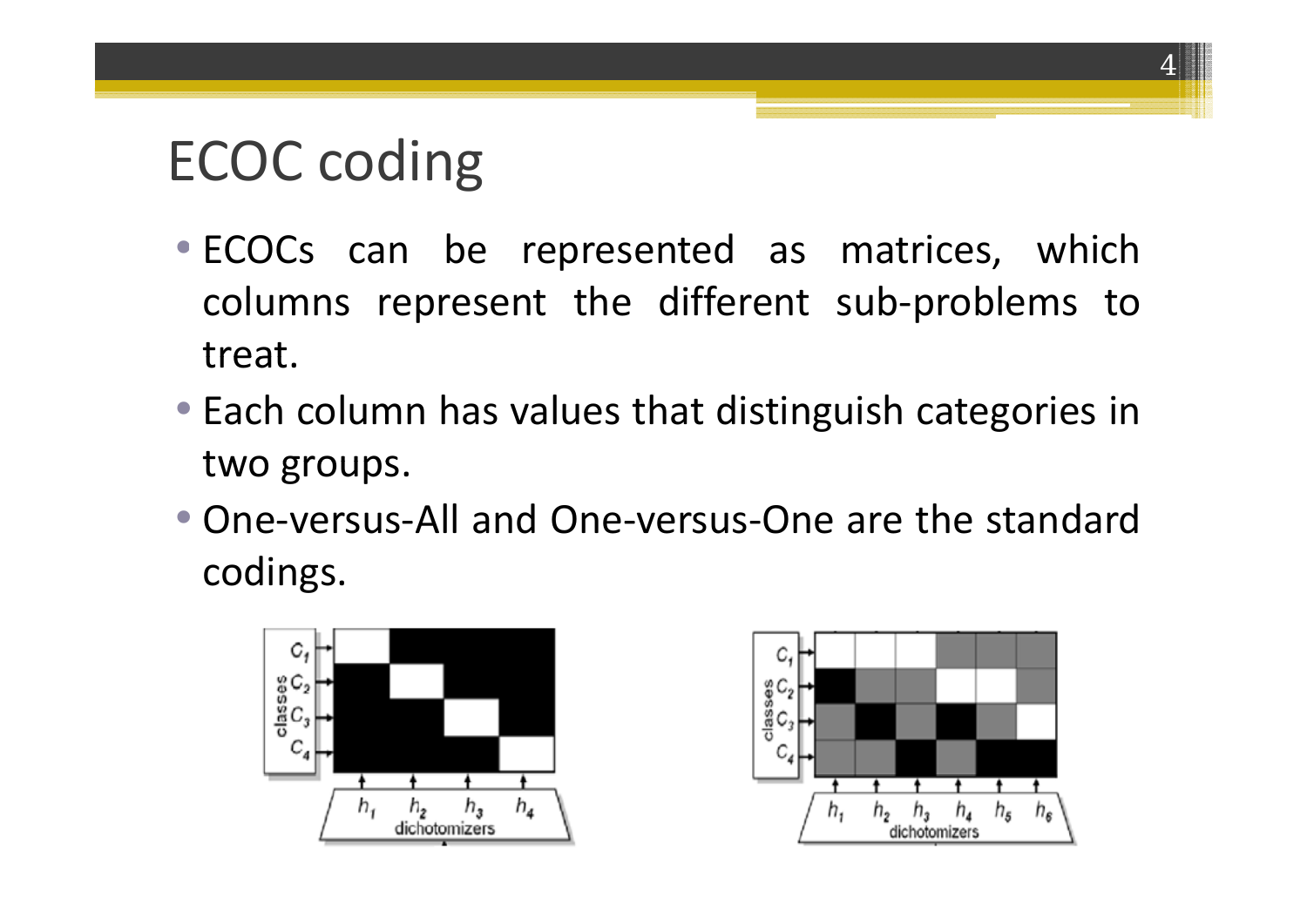### ECOC decoding

• Each sub‐problem is trained and the set of predictions are compared to the codewords.

5

• Various types of decoding based on Euclidean and Hamming distances (only binary codings).

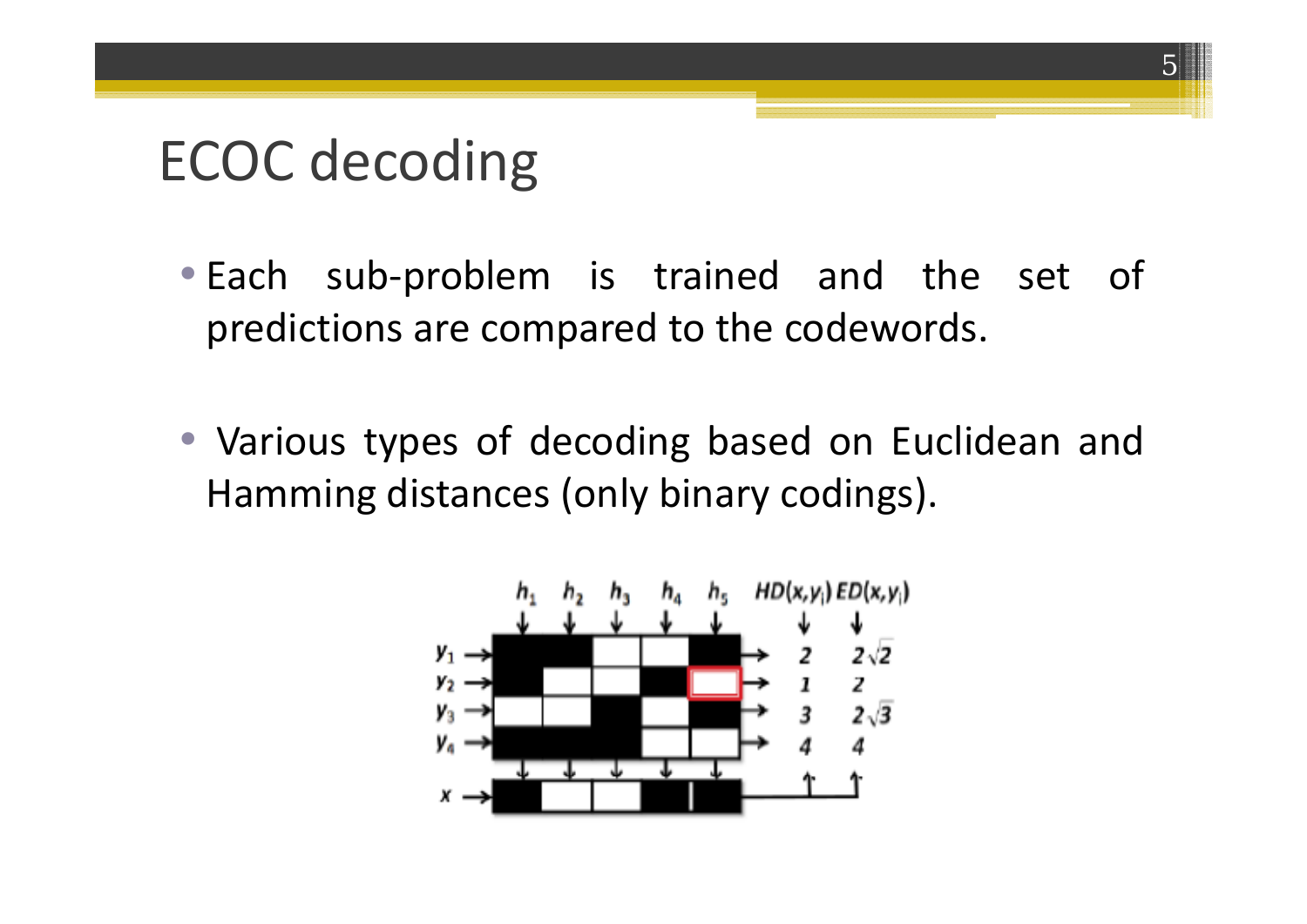#### Base classifier: SVM with an RBF kernel

- Each binary problem is learned by a base classifier.
- SVM with RBF kernels have shown <sup>a</sup> good performance on those kind of problems.
- This type of SVM needs the parameters (C & Gamma) to be optimized.

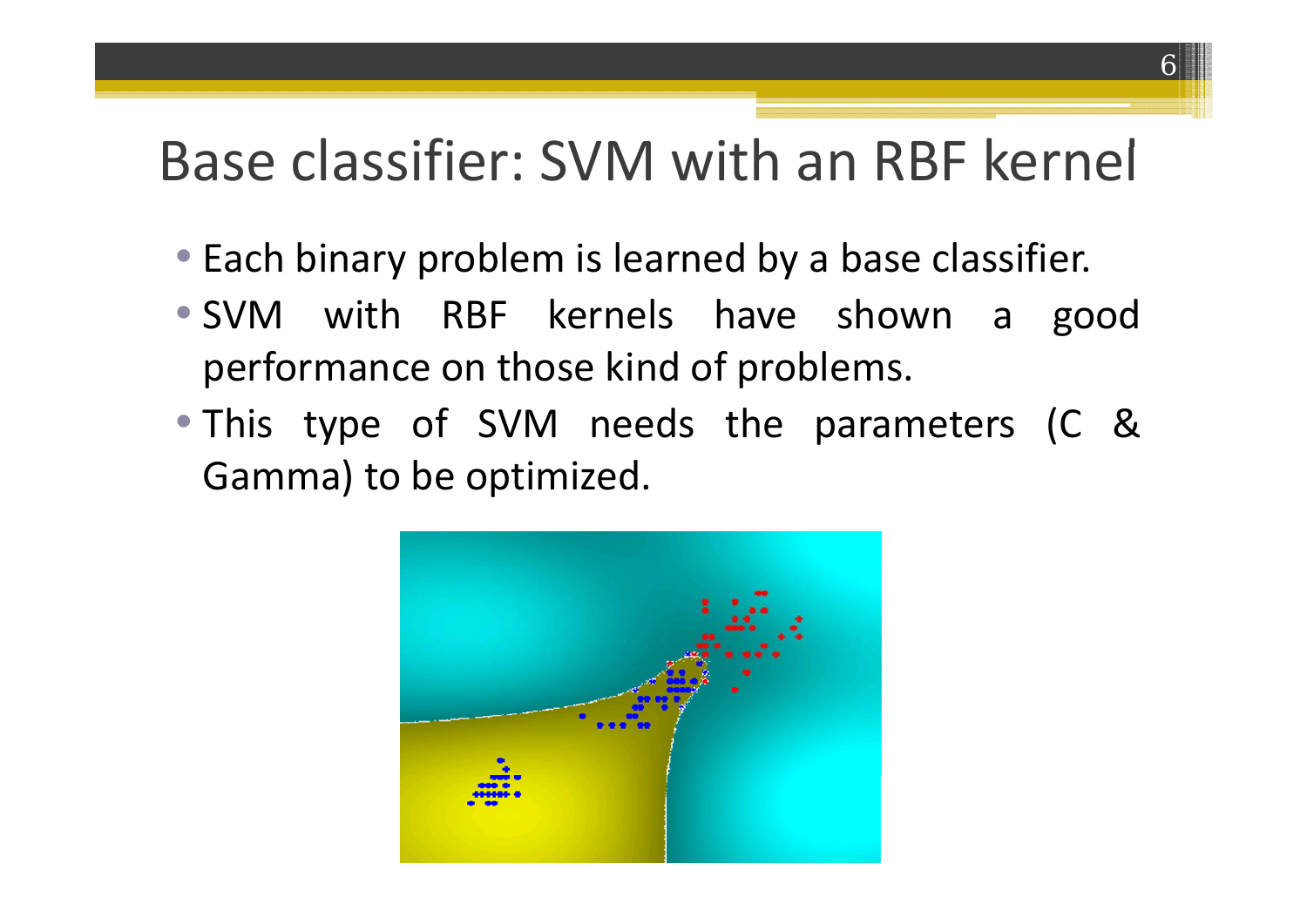### Global overview

## Minimal

 Joint Genetic ECOC coding and a posimization of ECOC<br>
a Base classifier & Base classifier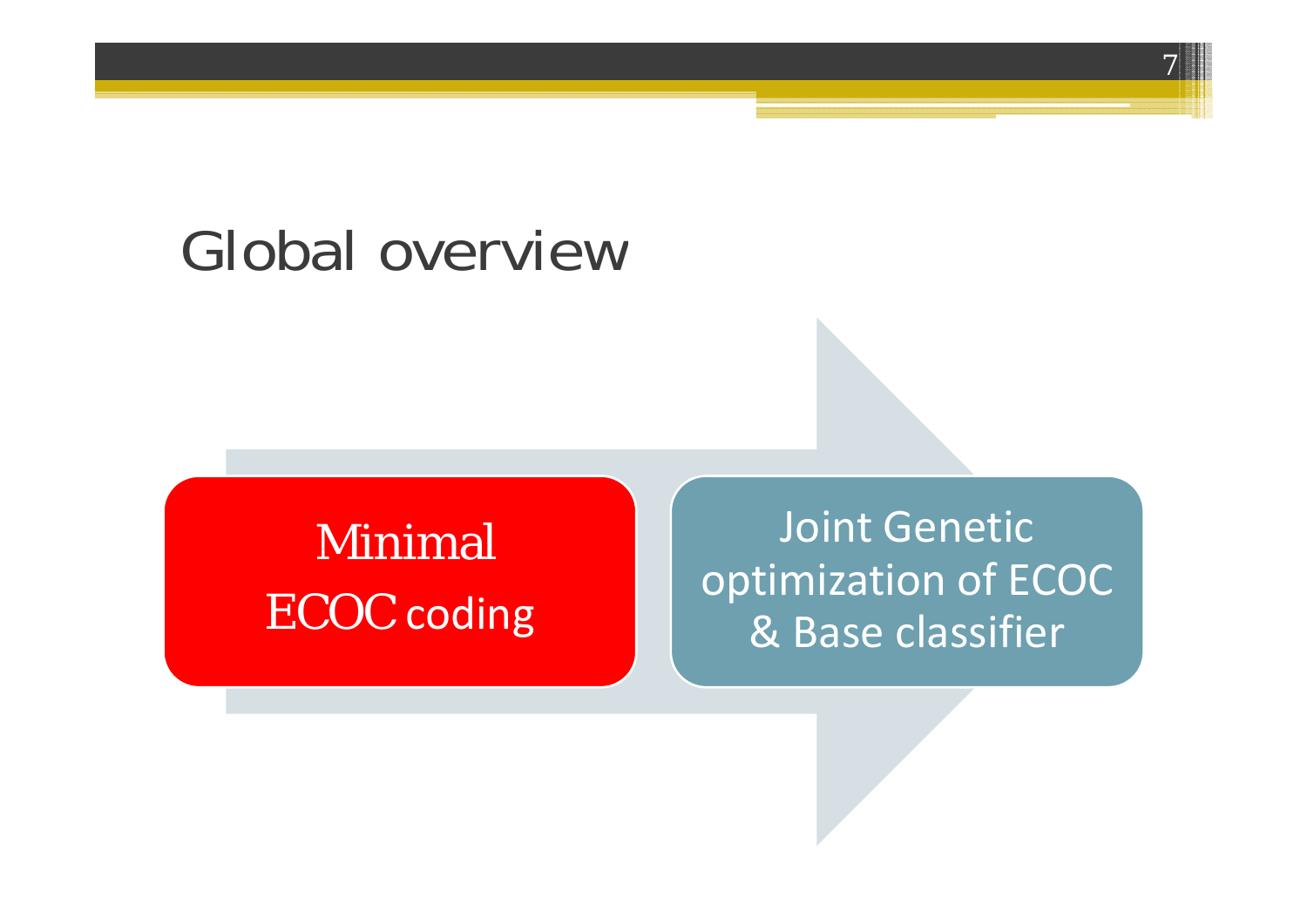### Minimal coding

• Define the minimal number of base classifiers needed to discriminate *N* cate gories.

8

• Taking profit of Information theory only log 2*N* bits are needed to discriminate *N* cate gories.

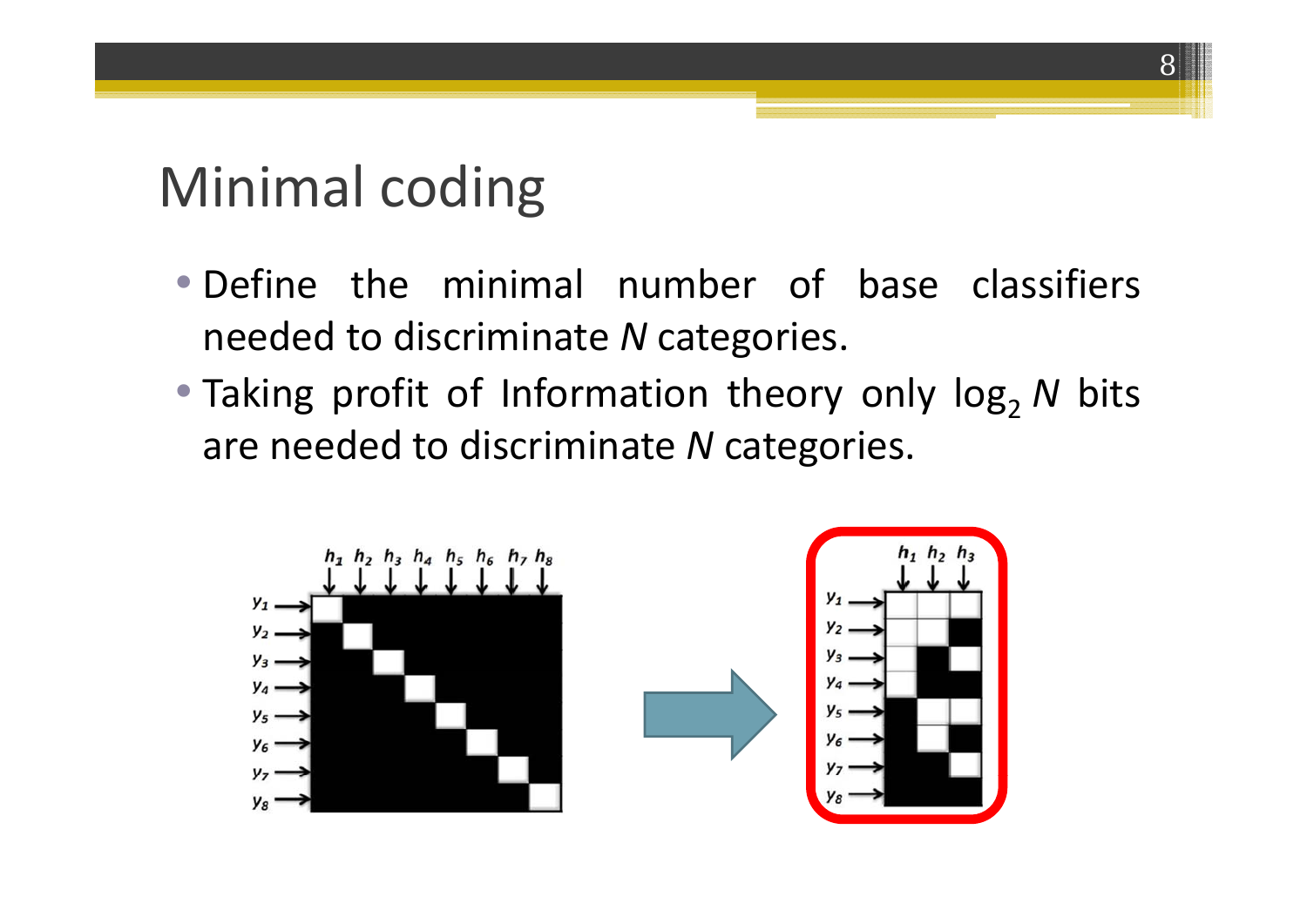### Global overview

### Minimal

 Joint Genetic ECOC coding **COC Reference COC COC** coding **COC** & Base classifier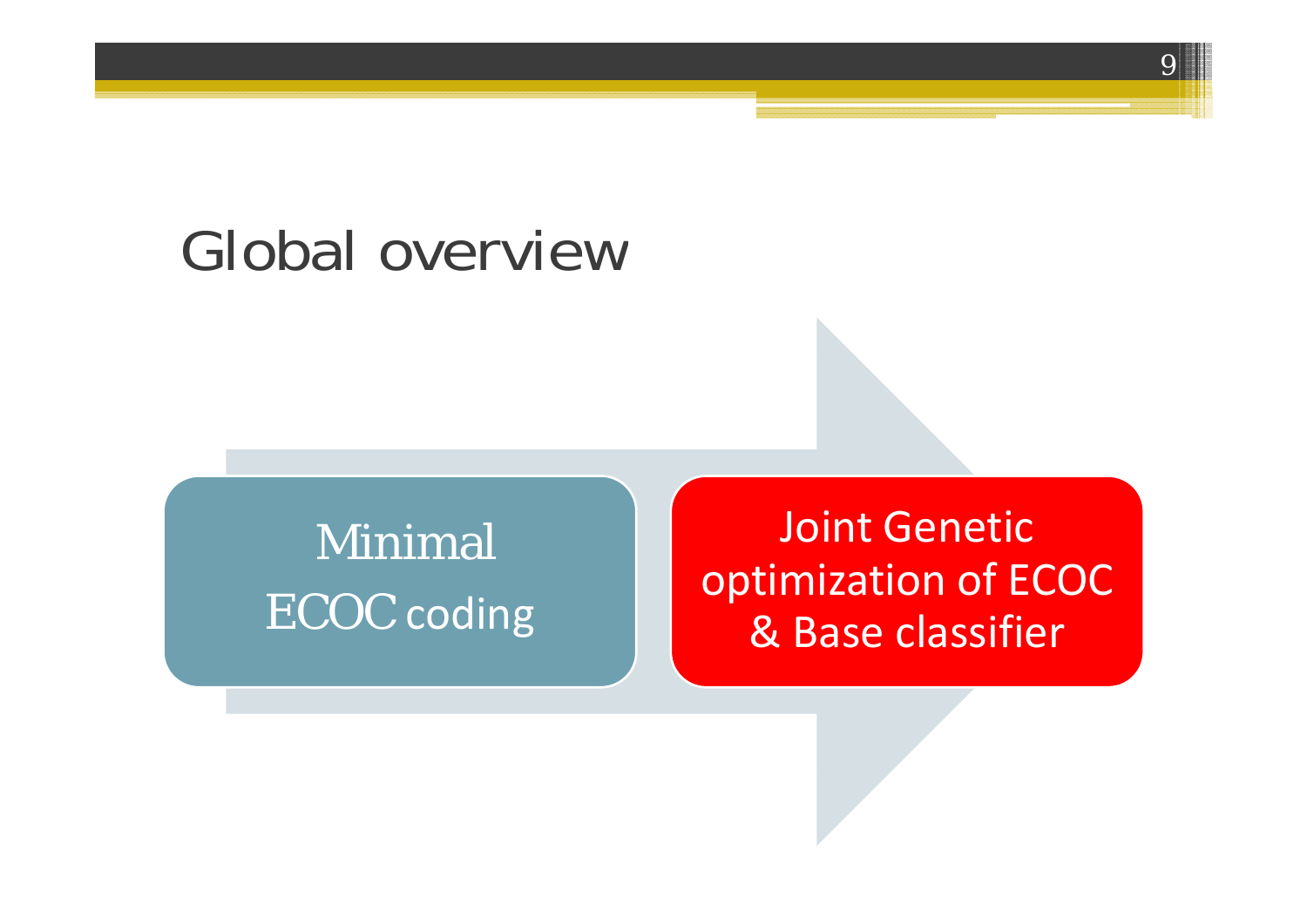### Genetic algorithms

- Optimization algorithms based on the evolution theory of Darwin.
- Recommendable method when the space is not continuous neither differentiable.



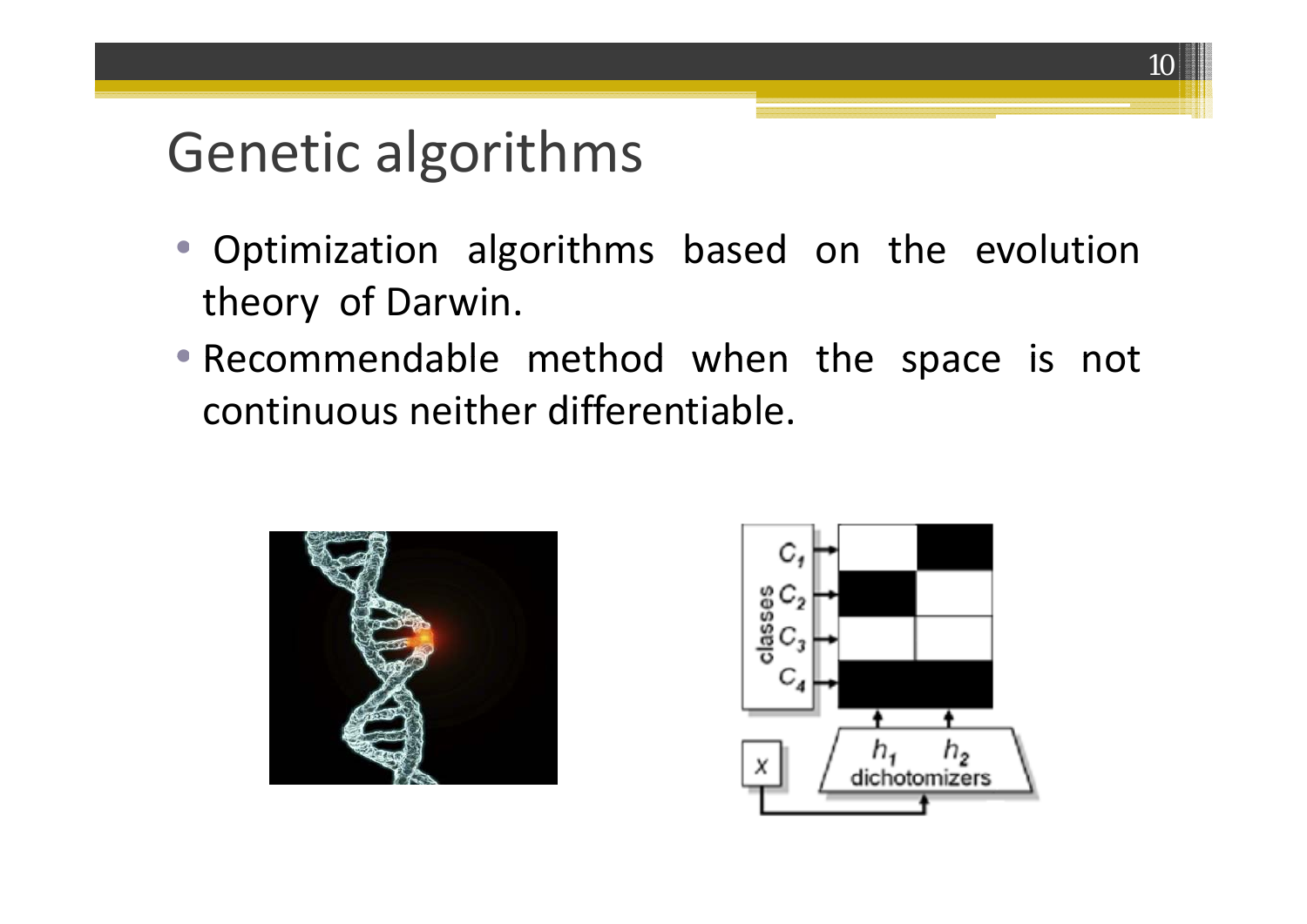### Evolutionary optimization for SVMs

 $\bullet$ • An optimization process is carried out to tune the parameters of the SVMs.

11

• SVM ‐RBF classifiers have mainly 2 parameters (C & Gamma).

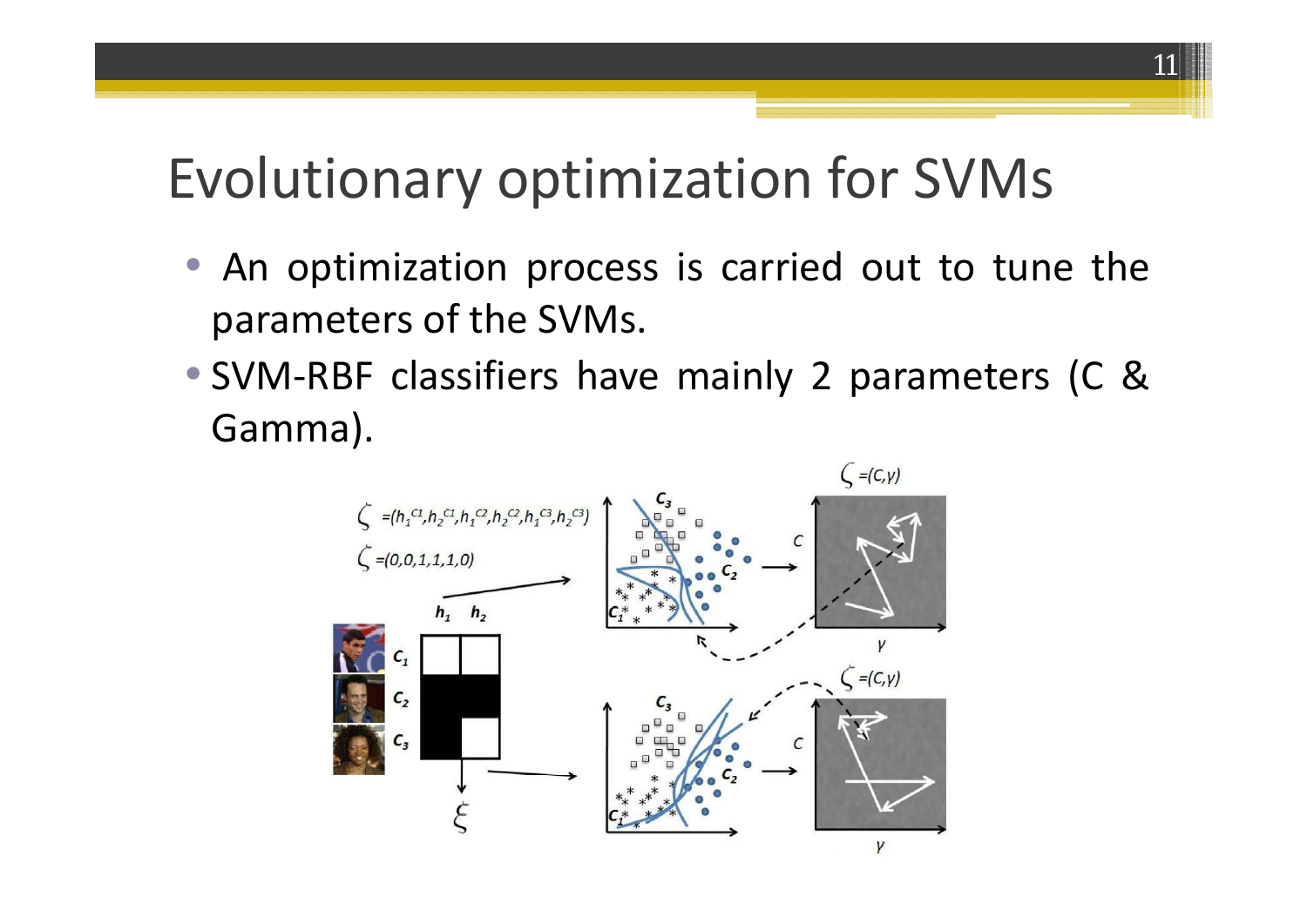### Evolutionary optimization for ECOCs

• Each ECOC individual is seen as <sup>a</sup> binary vector and evaluated by means of its classification error.



• Standard genetic operators are used, scattered crossover and gaussian add unit mutation.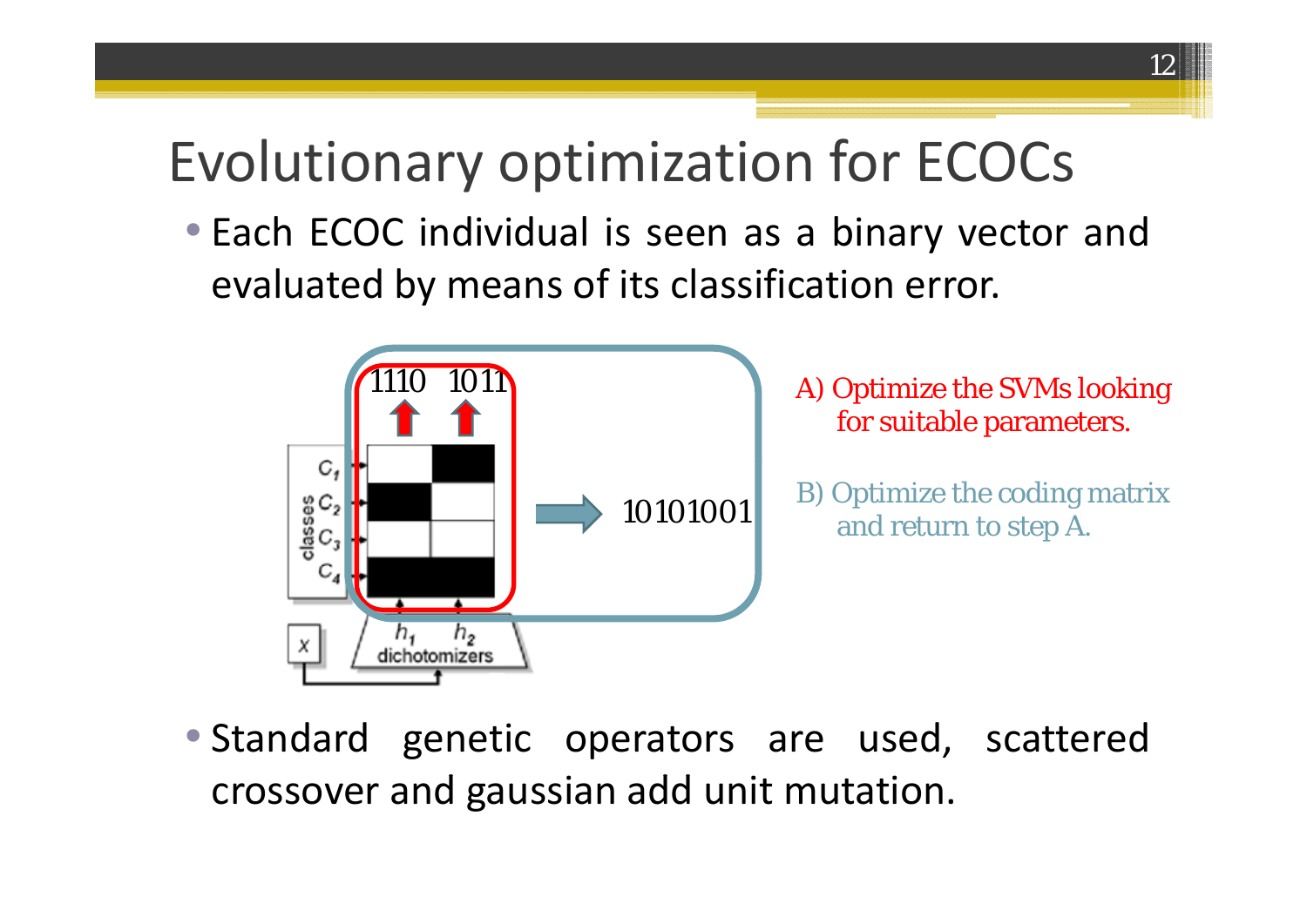### Experiments characteristics

#### • UCI dataset characteristics.

| $\overline{\text{Problem}}$ | $\sqrt{\text{Training}}$ samples | #Features | $\#\mathrm{Classes}$ |  |
|-----------------------------|----------------------------------|-----------|----------------------|--|
| Dermathology                | 366                              | 34        |                      |  |
| Iris                        | 150                              | 4         | 3                    |  |
| Ecoli                       | 336                              | 8         | 8                    |  |
| Vehicle                     | 846                              | 18        |                      |  |
| Wine                        | 178                              | 13        | 3                    |  |
| Segmentation                | 2310                             | 19        |                      |  |
| Glass                       | 214                              | 9         | 7                    |  |
| Thyroid                     | 215                              | 5         | З                    |  |
| Vowel                       | 990                              | 10        | 11                   |  |
| <b>Balance</b>              | 625                              |           | З                    |  |
| Shuttle                     | 14500                            | 9         |                      |  |
| $\rm Yeast$                 | 1484                             | 8         | 10                   |  |

• Labelled Faces in The Wild : 6144x50, 184 classes (http://vis-www.cs.umass.edu/lfw/).

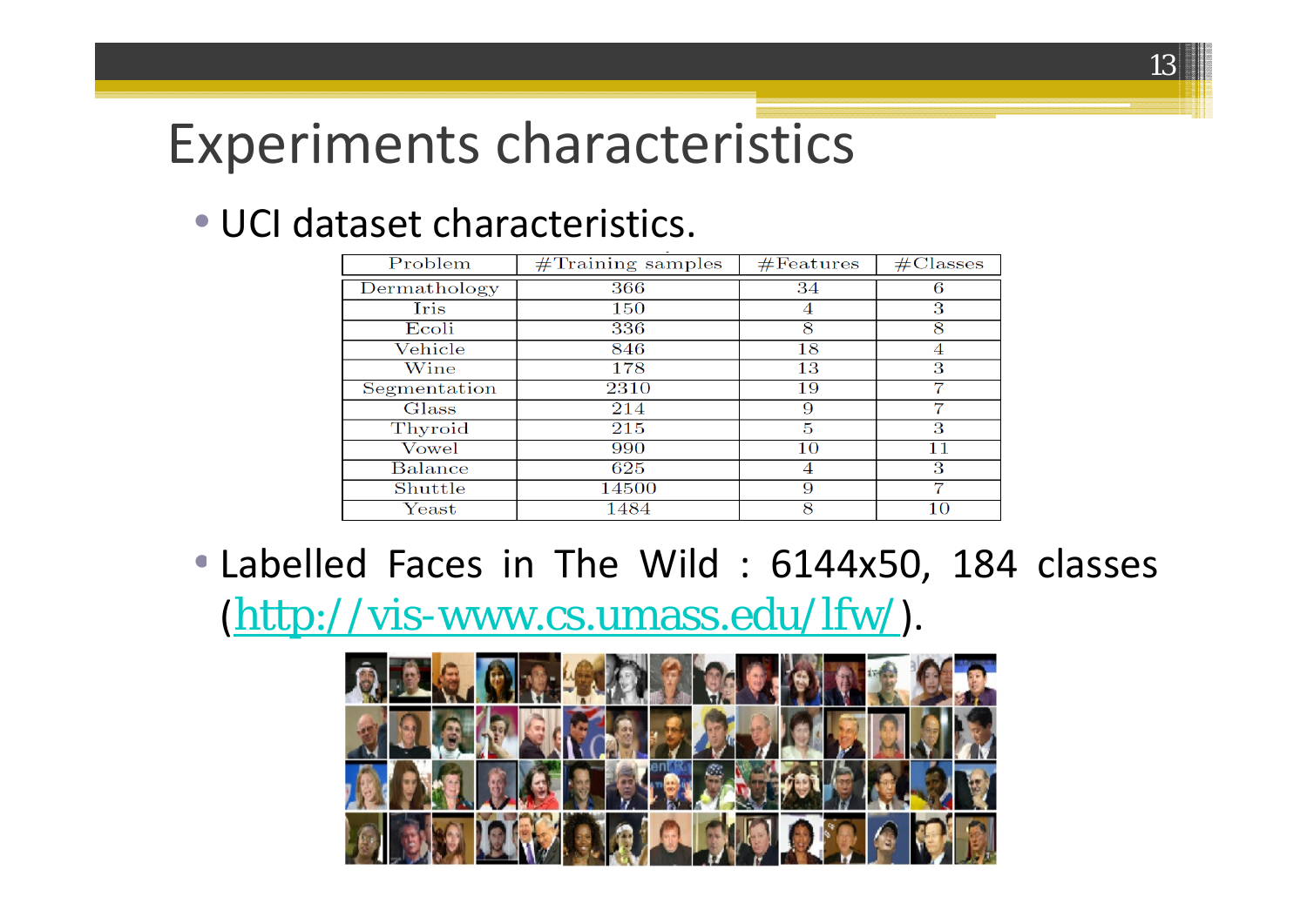### Results on UCI problems

• As we can see the evolutive minimal performs better than the standard codings.

|                |                 | Evol. Minimal ECOC<br>Binary Minimal ECOC |                  | one-vs-all ECOC  |                  | one-vs-one ECOC |                 |                 |
|----------------|-----------------|-------------------------------------------|------------------|------------------|------------------|-----------------|-----------------|-----------------|
| Data set       | Perf.           | Classif.                                  | Perf.            | Classif.         | Perf.            | Classif.        | Perf.           | Classif.        |
| Derman         | $96.0 \pm 2.9$  | 3                                         | $96.3 \pm 2.1$   | 3                | $95.1 \pm 3.3$   | 6               | $94.7 \pm 4.3$  | 15              |
| Iris           | $96.4 \pm 6.3$  | $\overline{2}$                            | $98.2 \pm 1.9$   | $\overline{2}$   | $96.9 \pm 6.0$   | 3               | $96.3 \pm 3.1$  | 3               |
| Ecoli          | $80.5 \pm 10.9$ | 3                                         | $81.4 \pm 10.8$  | 3                | $79.5 \pm 12.2$  | 8               | $79.2 \pm 13.8$ | $\overline{28}$ |
| Vehicle        | $72.5 \pm 14.3$ | 2                                         | $76.99 \pm 12.4$ | $\boldsymbol{2}$ | $74.2 \pm 13.4$  | 4               | $83.6 \pm 10.5$ | 6               |
| Wine           | $95.5 \pm 4.3$  | $\overline{2}$                            | $97.2 + 2.3$     | $\overline{2}$   | $95.5 \pm 4.3$   | 3               | $97.2 \pm 2.4$  | 3               |
| Segment        | $96.6 \pm 2.3$  | 3                                         | $96.6 \pm 1.5$   | 3                | $96.1 \pm 1.8$   | 7               | $97.18 \pm 1.3$ | $^{21}$         |
| $_{\rm Glass}$ | $56.7 \pm 23.5$ | 3                                         | $50.0 \pm 29.7$  | 3                | $53.85 \pm 25.8$ | 6               | $60.5 \pm 26.9$ | 15              |
| Thyroid        | $96.4 \pm 5.3$  | $\rm{_{2}}$                               | $93.8 \pm 5.1$   | $\overline{2}$   | $95.6 \pm 7.4$   | 3               | $96.1 \pm 5.4$  | 3               |
| Vowel          | $57.7 \pm 29.4$ | 3                                         | $81.78 \pm 11.1$ | 3                | $80.7 \pm 11.9$  | 8               | $78.9 \pm 14.2$ | 28              |
| Balance        | $80.9 \pm 11.2$ | $\overline{2}$                            | $87.1 \pm 9.2$   | $\overline{2}$   | $89.9 \pm 8.4$   | 3               | $92.8 \pm 6.4$  | 3               |
| Shuttle        | $80.9 \pm 29.1$ | 3                                         | $83.4 \pm 15.9$  | 3                | $90.6 \pm 11.3$  | 7               | $86.3 \pm 18.1$ | $^{21}$         |
| $\rm Yeast$    | $50.2 \pm 18.2$ | 4                                         | $54.7 \pm 11.8$  | 4                | $51.1 \pm 18.0$  | 10              | $52.4 \pm 20.8$ | 45              |
| Rank & $#$     | $2.9\,$         | $\bf 2.7$                                 | $\bf 2.0$        | 2.7              | $2.7\,$          | 5.7             | $2.2\,$         | 15.9            |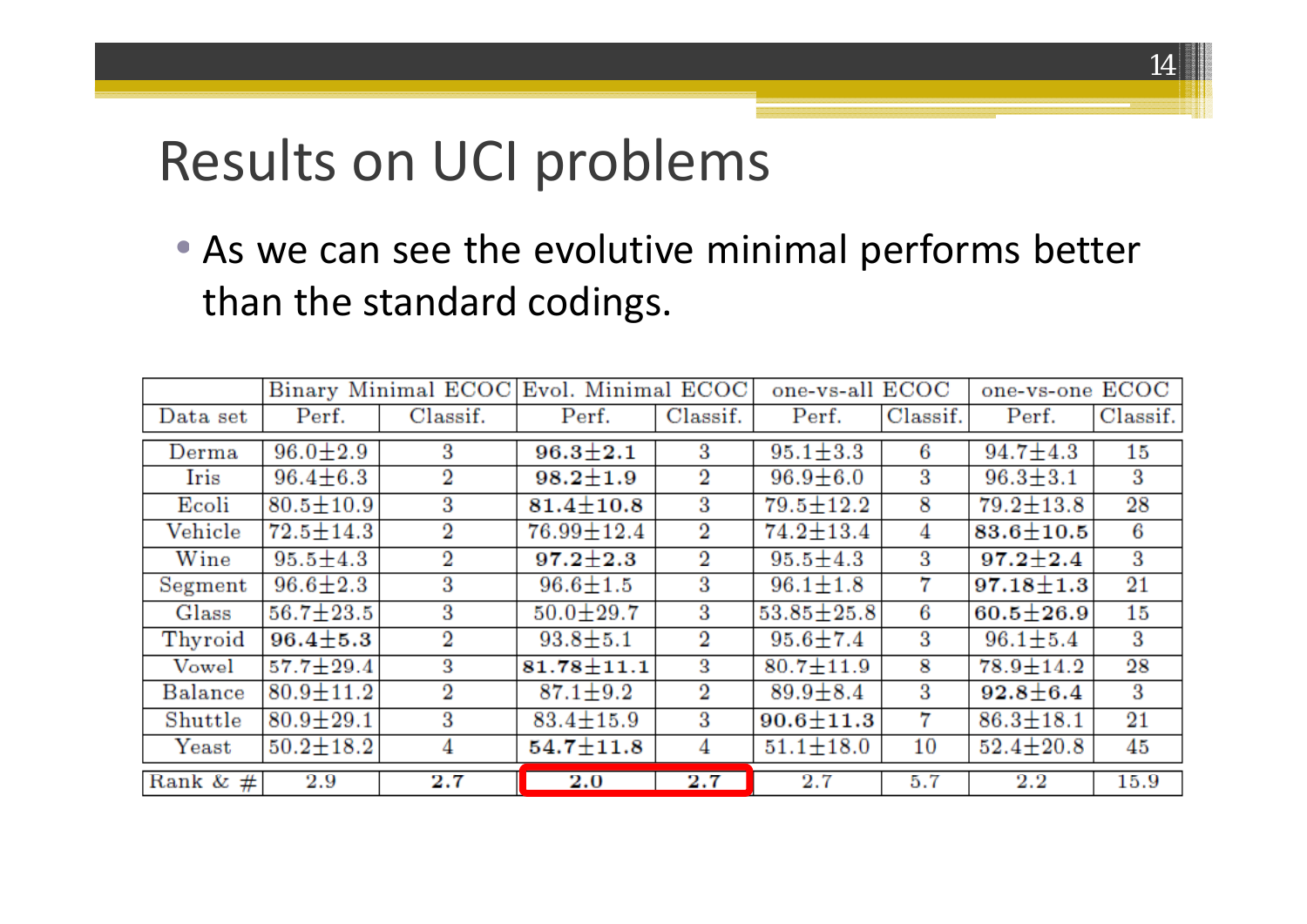Results on LFW dataset

• In this experiment we can see how evolutionary approaches outperform standard ECOC codings while decreasing the number of classifiers dramatically.

|                                                                               | Binary M. ECOC GA M. ECOC   one-vs-all   one-vs-one |  |              |                  |                         |  |  |       |
|-------------------------------------------------------------------------------|-----------------------------------------------------|--|--------------|------------------|-------------------------|--|--|-------|
| Data set Perf.                                                                |                                                     |  | $\rm{Perf.}$ | $\vert \# \vert$ | Perf. $#$   Perf.   $#$ |  |  |       |
| $\sqrt{36.4 \pm 2.1}$ 10 $\sqrt{30.7 \pm 2.3}$ 10 $\sqrt{25.0 \pm 3.1}$ 184 - |                                                     |  |              |                  |                         |  |  | 16836 |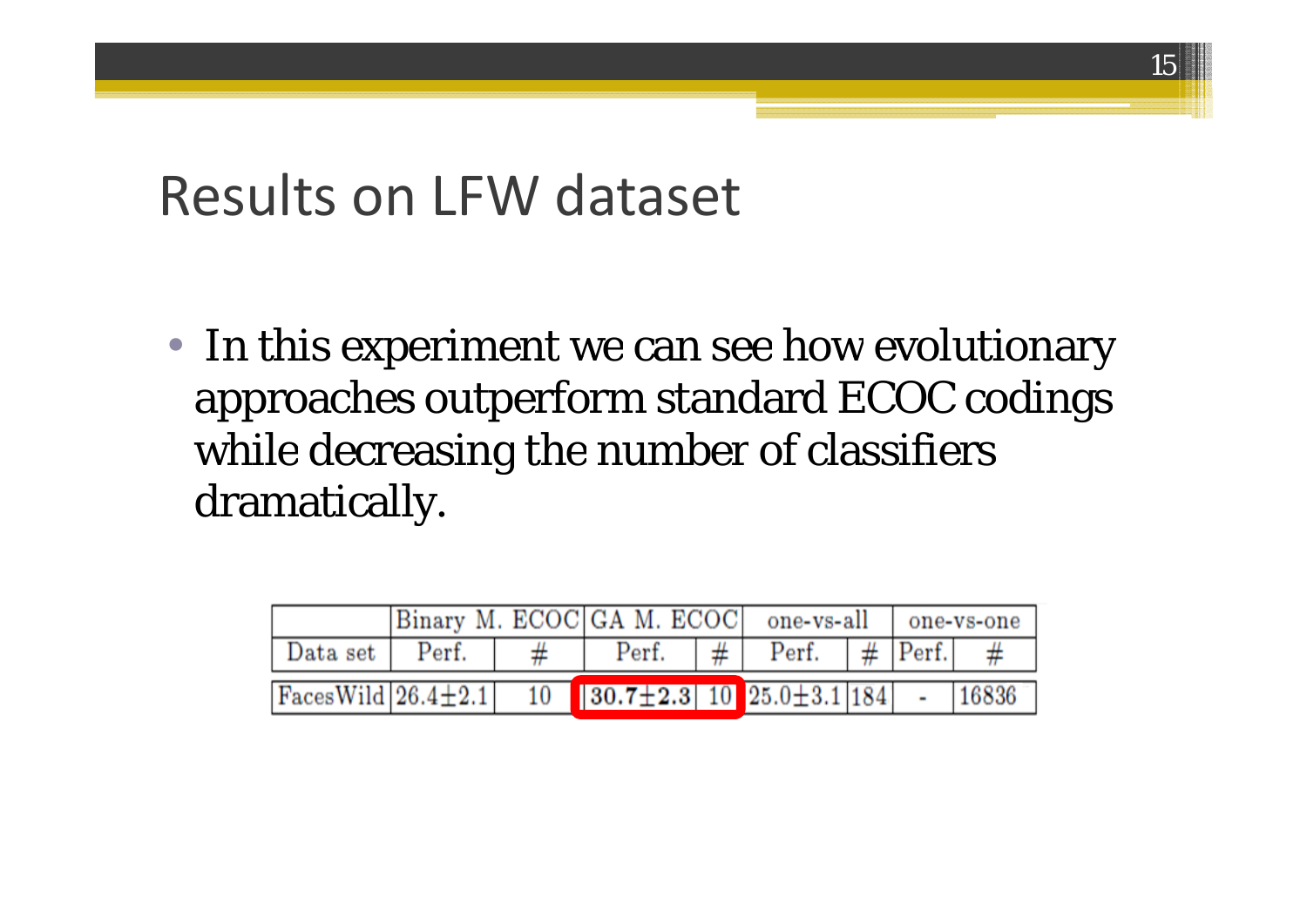### Conclusions

• The minimal ECOC represents the lower-bound in terms of number of classifiers.

- The evolutive ECOC optimization obtains comparable results to the standard coding designs (sometimes better ) while using far less number of dichotomizers.
- This design is suitable when classifying problems with large number of classes.